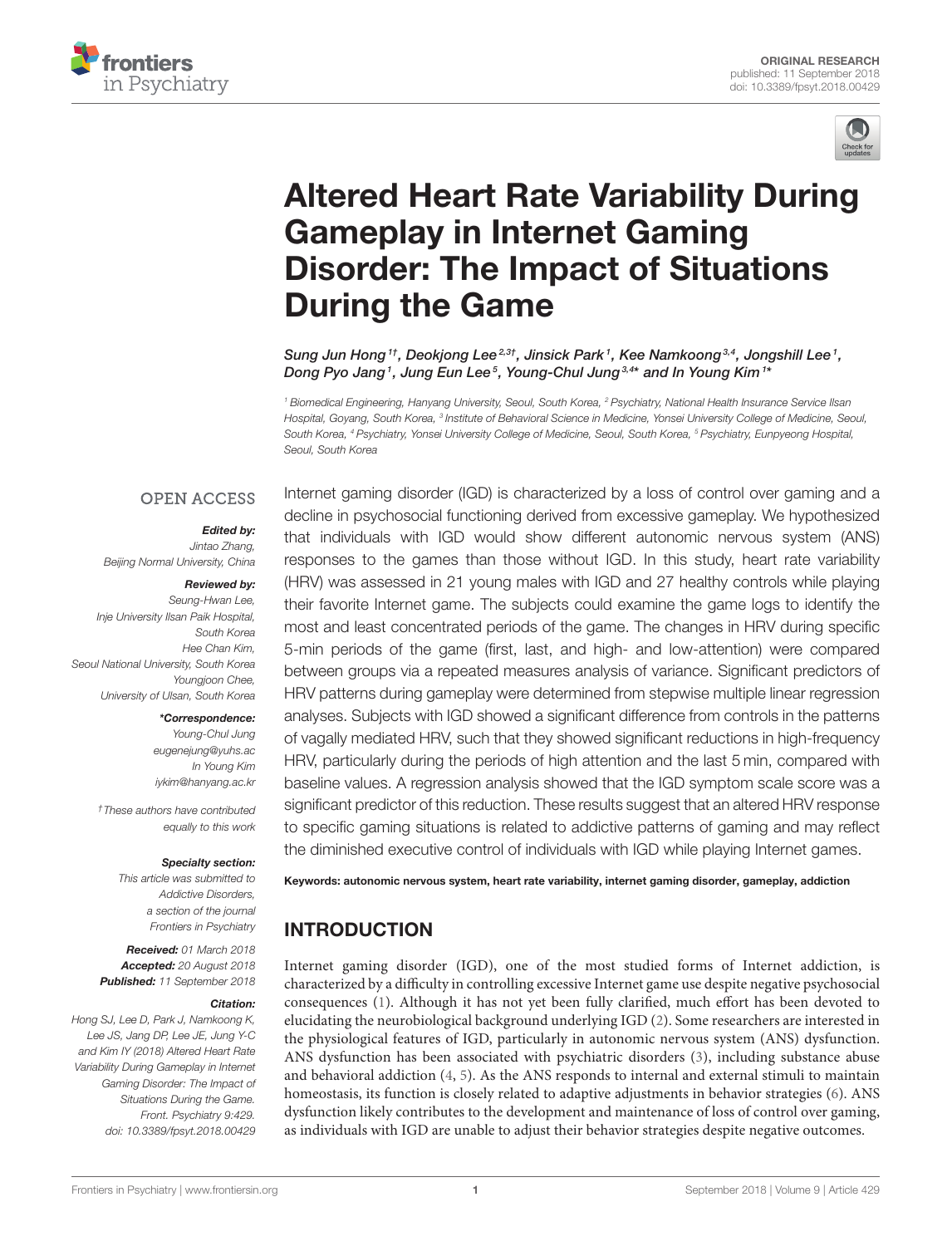ANS function can be assessed non-invasively by measuring heart rate variability (HRV). A study by Lin et al. found that school-aged children with Internet addictions had lower levels of total-power HRV than non-addicted children [\(7\)](#page-5-6). The authors also indicated that children with Internet addiction had lower high-frequency (HF) percentages and higher low-frequency (LF) percentages than non-addicted children. Data from Kim et al. similarly showed that adolescents with IGD had lower totalpower HRV, but both HF and LF values were significantly lower and their ratios did not differ between those with IGD and controls [\(8\)](#page-5-7). However, there is not sufficient evidence, with mixed results reported in previous studies, to clarify the role of ANS function in IGD.

To more accurately assess ANS function, it may be useful to measure HRV responses to particular stimuli as well as during the resting state, as this better reflects the ability of the ANS to respond appropriately and adaptively to environmental change [\(9\)](#page-5-8). A previous study on Internet addiction showed that individuals with problematic Internet use had a lower standard deviation of the R-R interval (SDNN, reflects overall HRV levels) than non-problematic users during rest but not during and after the Trier social stress test (TSST) [\(10\)](#page-5-9). This measure could be applied to assess HRV responses to gaming-related stimuli rather than general stress stimuli. Our previous work suggested that individuals with IGD have HRV suppression during gameplay [\(11\)](#page-5-10). As HRV suppression may represent inefficient executive control [\(12\)](#page-6-0), we speculated that HRV suppression in response to gaming in individuals with IGD reflects an imbalance between enhanced reward-seeking and diminished executive control [\(13\)](#page-6-1). However, our previous study only analyzed HRV data for the first 5 min of the game. These data do not encompass the full range of responses to the variety of situations that gaming comprises, such as those requiring high levels of attention with many points to consider and those with repetitive actions or that have little influence on the final outcome of the game, which require less attention. Our previous study also did not include the subjects' perceptions of these various situations in the game. Thus, further data are needed assessing the alterations of HRV throughout the duration of the game to determine the role of the ANS in IGD pathophysiology.

Numerous studies on addiction suggest that addictive behaviors begin from a voluntary and goal-directed pattern that gradually becomes habitual and compulsive [\(14,](#page-6-2) [15\)](#page-6-3). This progression accompanies several neurobiological changes, including weakened prefrontal cortical control and strengthened dorsal striatal control [\(16,](#page-6-4) [17\)](#page-6-5). With this in mind, addictive gaming may also be associated with habitual and compulsive behavioral patterns. Individuals with IGD may thus be less influenced by prefrontal control, even when playing games at a high level of attention, and consequently play games in a habitual or compulsive manner rather than a goal-directed manner. To appropriately interpret these behavioral patterns, the situational factors of game should be considered.

We hypothesized that the difference in gaming behaviors between individuals with and without IGD become apparent during situations demanding a high level of attention, reflecting an addictive pattern of habitual gameplay with weakened prefrontal cortical control. We also hypothesized that HRV response during periods of high attention would be significantly related to the severity of IGD rather than to other psychological problems (e.g., depression and anxiety). Unlike the previous studies of HRV in IGD, the current study analyzed the changes in HRV during the game in which gaming addicts were actually addicted, and included consideration of the situational factors of game. Thus, in this study, we analyzed HRV of young males with and without IGD while playing an Internet game at specific time periods, including the initial and final periods, as well as during periods when the gamer was and was not particularly focused. We examined how HRV values change during these different situations, whether they differ between individuals with and without IGD, and if they are associated with the severity of IGD.

### MATERIALS AND METHODS

### **Participants**

The Institutional Review Board approved the protocol for this study (HYI-16-044), and all subjects provided signed informed consent before participating. This study included 48 subjects, all right handed and aged between 16 and 27 years (mean age:  $22.0 \pm 2.8$  years), who were recruited through online bulletin boards, flyers, and word of mouth. All subjects were assessed for their Internet-use patterns. All subjects in this study frequently played "League of Legends" (Riot Games, 2009), the most popular multiplayer online battle arena game in Korea. To control for the difference of hedonic sensation or familiarity of each subject for the game, only those who were in the same rank in the game were recruited. Participants who primarily used the Internet for gaming and scored above 50 on the Young's Internet-addiction test (Y-IAT) [\(18\)](#page-6-6) were classified as subjects with IGD ( $n = 21$ ; age,  $22.3 \pm 2.9$  years). They were reassessed for IGD via a psychiatric interview based on the criteria in the Diagnostic and Statistical Manual of Mental Disorders, fifth edition [\(1\)](#page-5-0). Subjects who scored below 50 on the Y-IAT were classified as controls  $(n = 27; \text{ age}, 21.8 \pm 2.8 \text{ years}).$ 

All subjects were screened via a four-item brief screening tool [\(19\)](#page-6-7) (feeling nervous, anxious, or on edge; not being able to stop or control worrying; feeling down, depressed, or hopeless; little interest or pleasure in doing things) to ensure they had no clinically significant depression or anxiety symptoms during more than half of the last 2 weeks. The Korean version of the Diagnostic and Statistical Manual of Mental Disorders, fourth edition, was also used to assess the presence of major mental disorders other than IGD [\(20\)](#page-6-8) and the Wechsler adult intelligence scale IV was used to assess intelligence quotients [\(21\)](#page-6-9). All subjects completed the following respective self-report questionnaires regarding depression, anxiety, alcohol-related problems, childhood symptoms of attention-deficit/hyperactivity disorder, and impulsivity: the Beck depression inventory [\(22\)](#page-6-10), the Beck anxiety inventory [\(23\)](#page-6-11), the alcohol-use disorders identification test [\(24\)](#page-6-12), the Wender Utah rating scale [\(25\)](#page-6-13), and the Barratt impulsiveness scale, version 11 [\(26\)](#page-6-14).

Subjects with a substantial psychiatric comorbid condition other than IGD (e.g., depression, psychotic disorder, or substance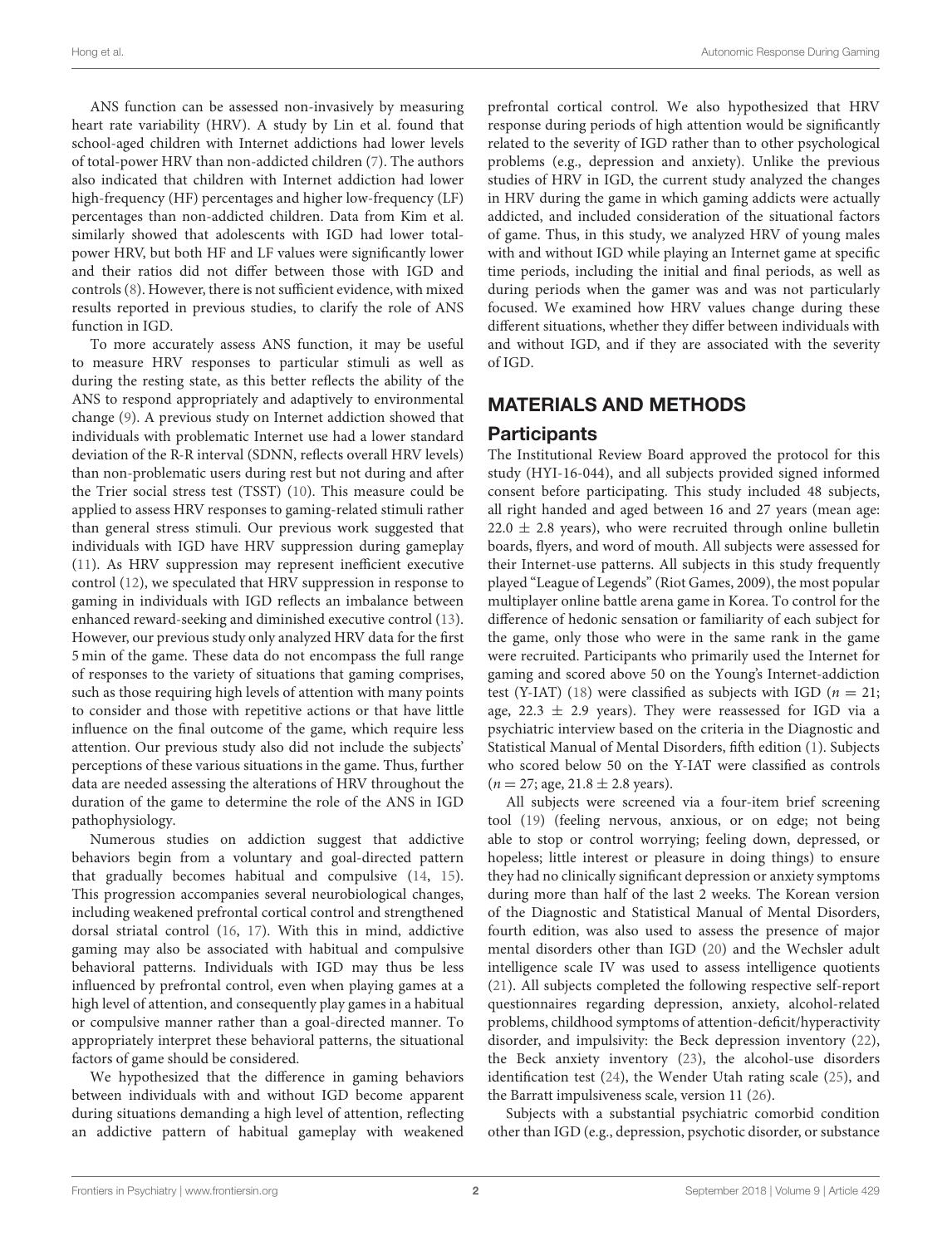dependence), neurological or medical disorder that affected the HRV (e.g., cardiac disease or endocrine disease), low intelligence, or were taking drugs that affected the HRV (e.g., beta blockers or anticholinergics) were excluded from the study. All subjects were psychiatric medication naïve at the time of assessment.

# Experimental Protocol

The experimental protocol for this study is presented in **[Figure 1](#page-2-0)**. After a rest period of at least 10 min, resting-state electrocardiograms (ECGs) were recorded for 5 min while subjects were in a relaxed sitting position for the baseline HRV. The subjects then played the online game League of Legends three times, with a 5-min rest after each game. Each game lasted for at least 20 min. After each game ended, subjects checked the game log to identify 5-min periods of high attention and low attention. For each game, initial HRV (during the first 5 min), high- and low-attention HRV (during the 5-min periods of high and low attention, respectively), and last-time HRV (during the final 5 min of the game) signals were analyzed. HRV values for each period were averaged from 3 games. After all the games were over, HRV signals were measured in the resting state for 5 min for the post-game HRV.

# HRV Analysis

Three ECG channels were connected to each of the subjects' chests to obtain ECG signals via an MP150 (BIOPAC Systems Inc., Santa Barbara, CA, USA). To eliminate noise from the subjects' movement, breathing, and muscle electrical activity, the data were preprocessed using third-order Butterworth highpass filtering with a 0.1-Hz cutoff frequency, a sixth-order Butterworth notch filter, and third-order Butterworth low-pass filtering with a 15-Hz cutoff frequency [\(27,](#page-6-15) [28\)](#page-6-16). All ECG signals were acquired at 200 Hz, and the Pan and Tomkins method was used to automatically detect R-R intervals [\(29\)](#page-6-17).

HRV parameters were extracted from time and frequencydomains, using a HRV analysis software [\(30\)](#page-6-18). The timedomain method measures the time between R-R intervals or the instantaneous heart rate at a specific time. The time-domain parameters used in this study were the SDNN and the root mean squared differences of successive N-N intervals (RMSSD). SDNN indicates overall HRV, whereas RMSSD indicates shortterm changes in heart rate and is used to predict parasympathetic activity [\(31\)](#page-6-19). For the frequency-domain analyses, we used a 20% filter to remove ectopic beats, and data were interpolated at 4 Hz [\(32\)](#page-6-20). The frequency-domain parameters were transformed with an autoregressive model. The LF domain of HRV (0.04–0.15 Hz) reflects parasympathetic and sympathetic nerve activity, whereas the HF domain (0.15–0.4 Hz) mainly represents parasympathetic activity [\(33\)](#page-6-21). The frequency-domain HRV parameters with skewed distributions were logarithmically transformed [\(34\)](#page-6-22). The LF/HF ratio was used as an index of sympathovagal balance [\(35\)](#page-6-23).

# Statistical Analysis

Statistical analyses were performed with Statistical Package for the Social Sciences (SPSS), version 24.0 K (SPSS Inc., Chicago, IL, USA). A p-value of  $< 0.05$  was considered statistically significant. Independent t-tests were used to compare demographic and psychometric characteristics or absolute values of HRV parameters between subjects with IGD and controls. Repeated measures analyses of variance (ANOVAs) were used to group differences in longitudinal changes of HRV, using the period (baseline, initial, high-attention, low-attention, lasttime, and post-game) as the within-subjects factor and group (IGD subjects or controls) as the between-subjects factor. Among the various parameters of HRV (lnLF, lnHF, SDNN, RMSSD, and LF/HF), we tested which parameter was statistically significant in the interaction between group and period, and post-hoc comparisons were applied to test whether the

<span id="page-2-0"></span>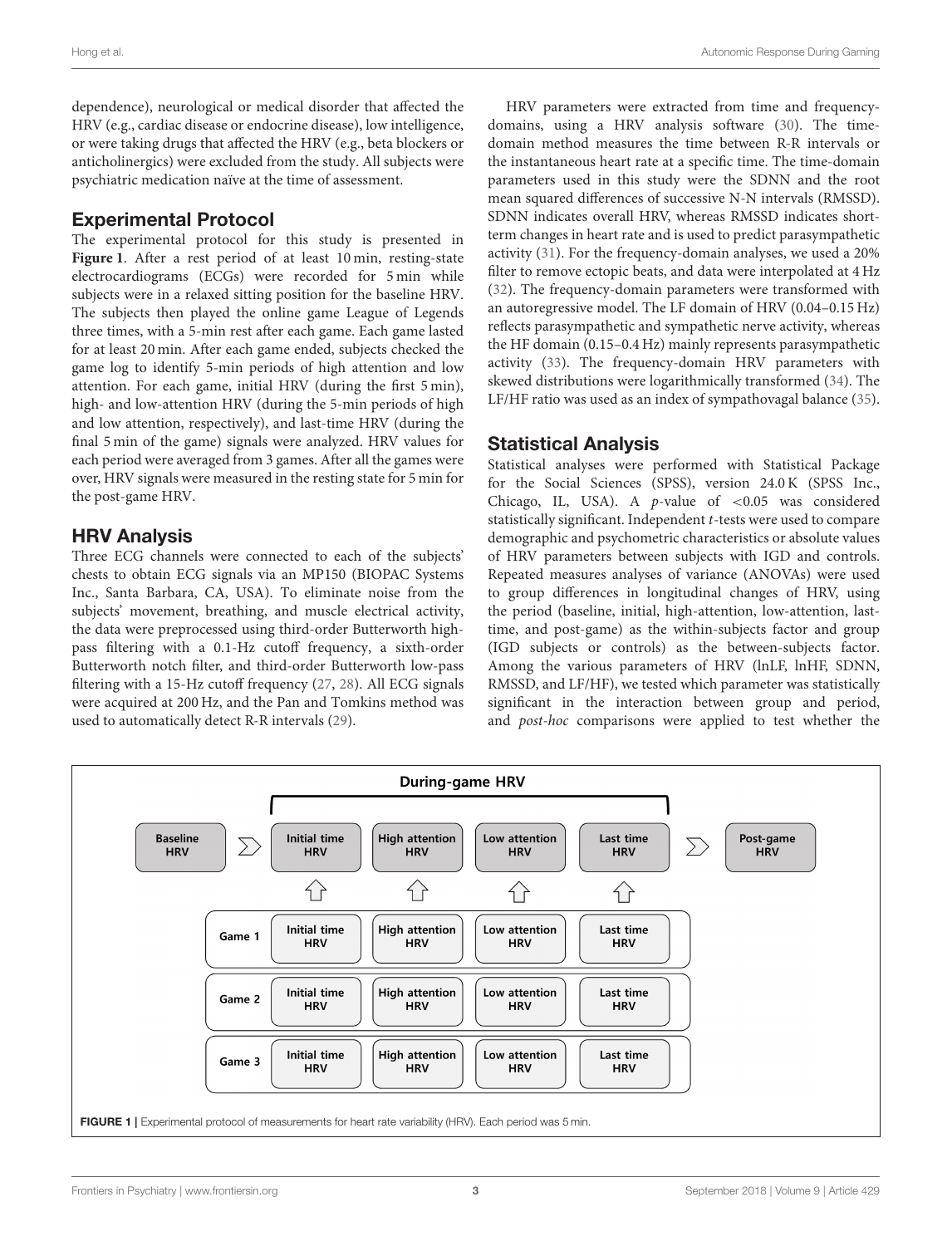#### <span id="page-3-0"></span>TABLE 1 | Demographics and clinical variables of subjects.

| Variable                                 | Control      | <b>IGD</b>   | p-value |
|------------------------------------------|--------------|--------------|---------|
|                                          | $(n = 27)$   | $(n = 21)$   |         |
| <b>DEMOGRAPHICS</b>                      |              |              |         |
| Age, years                               | 21.8(2.8)    | 22.3(2.9)    | 0.494   |
| Education level, years                   | 12.1(0.4)    | 11.8(0.8)    | 0.103   |
| Full-scale intelligence quotient         | 110.1 (10.5) | 110.7 (12.0) | 0.953   |
| <b>PSYCHOLOGICAL FACTORS</b>             |              |              |         |
| Young Internet-addiction test            | 30.8(11.6)   | 63.1(8.8)    | < 0.001 |
| Beck depression inventory                | 7.0(4.9)     | 9.5(7.9)     | 0.285   |
| Beck anxiety inventory                   | 5.6(4.5)     | 5.7(4.4)     | 0.944   |
| Barratt impulsiveness scale              | 49.9(5.5)    | 56.4 (7.8)   | 0.003   |
| Alcohol-use disorder identification test | 10.6(5.6)    | 10.8(7.4)    | 0.953   |
| Wender Utah rating scale                 | 28.5(12.5)   | 24.3 (14.6)  | 0.232   |

*Data are presented as means (standard deviations).*

*IGD, Internet gaming disorder.*

*Bold value means that p-value is less than 0.05.*

differences between certain periods were statistically significant. Bonferroni's corrections ( $p < 0.05/15$ ) were conducted to adjust for multiple comparisons (15 paired comparisons of six periods). These analyses were used to characterize the patterns of HRV during gameplay (changes of specific HRV parameters between specific periods in the game) in subjects with IGD. Stepwise multiple linear regression analyses were then conducted to identify significant predictors of these patterns. For these analyses, demographic or psychometric characteristics (Y-IAT, age, intelligence quotient, scores from self-report questionnaires) of all subjects were entered as independent variables.

# RESULTS

### Clinical Characteristics of the Subjects

Subjects with IGD had Y-IAT scores that were significantly higher than the controls (p < 0.001; **[Table 1](#page-3-0)**). Subjects with IGD and controls did not differ significantly in self-reported scale scores for depression, anxiety, alcohol-related problems, and childhood attention-deficit/hyperactivity symptoms. However, subjects with IGD scored significantly higher on tests of impulsivity than did controls ( $p = 0.003$ ).

### HRV Changes

For all periods, there were no statistically significant differences between subjects with IGD and controls in any of the HRV parameters (**[Table 2](#page-3-1)**). However, interaction effects between period and group were statistically significant for lnHF  $(p = 0.043)$  and RMSSD  $(p = 0.028)$  via repeated measures ANOVAs (**[Table 3](#page-4-0)**).

Post-hoc comparisons showed that subjects with IGD had significant reductions in lnHF for high-attention HRV  $(p = 0.001)$  and last-time HRV  $(p = 0.003)$  compared with that for baseline HRV. Although not statistically significant after correction for multiple comparisons, subjects with IGD also had trends toward reductions in RMSSD for high-attention HRV ( $p = 0.007$ ) compared with that for baseline HRV. Unlike

|                    | S               |
|--------------------|-----------------|
| ost-game HR        | ලි              |
|                    | Control         |
|                    | p-valu          |
| t-time HR          | $\frac{1}{2}$   |
|                    | <b>Control</b>  |
|                    | n-value         |
| -w-attention HR    | ලි              |
|                    | Control         |
|                    | n-value         |
| "-h-attention Hrv  | $\frac{1}{2}$   |
|                    | iontrol         |
|                    | -value          |
| ≧<br>⊾<br>tial-tim | ₫               |
|                    | ١<br>Ć<br>ontro |
| aseline HR         | valu            |
|                    | $\frac{1}{2}$   |
|                    | ontrol          |
| metel              |                 |

p-value

Control  $4.2(0.8)$ 

p-value 0.977 n 607

<span id="page-3-1"></span>TABLE 2 | Absolute values of HRV parameters in subjects.

**[ABLE 2** | Absolute values of HRV parameters in subjects

| ŧ             | 4.3 (0.9)                                                                                                                                                                                                         | 4.7(0.7)                                                                               | 0.079 | 4.4 (0.7) | (2.0)<br>4.3(           | 0.764 | 4.3(0.8)  | 4.2(0.7)                | 0.535      | 4.4 (0.8)                                                   | 4.3 (0.6)                     | 0.899 | 4.3(0.8) | 4.3 (0.6)                                                    | 0.977 | 4.2 (0.8) | 4.5(0.7)                | 0.182 |
|---------------|-------------------------------------------------------------------------------------------------------------------------------------------------------------------------------------------------------------------|----------------------------------------------------------------------------------------|-------|-----------|-------------------------|-------|-----------|-------------------------|------------|-------------------------------------------------------------|-------------------------------|-------|----------|--------------------------------------------------------------|-------|-----------|-------------------------|-------|
| $\frac{1}{5}$ | 5.7 (0.8)                                                                                                                                                                                                         | 6.0(0.6)                                                                               | 0.164 | 5.8(0.7)  | (5,0)<br>5.6            | 0.269 | 5.8 (0.6) | 5.6 (0.6)               | 0.267      | 5.8 (0.7)                                                   | 5.6 (0.5)                     | 0.345 | 5.7(0.7) | 5.7(0.5)                                                     | 0.697 | 5.7 (0.9) | 5.8(0.5)                | 0.564 |
| <b>NNUS</b>   |                                                                                                                                                                                                                   | 45.3 (22.8) 50.3 (14.5)                                                                | 0.386 |           | 48.4 (16.0) 46.5 (14.2) | 0.677 |           | 47.7 (16.6) 44.6 (13.3) | $-100.493$ |                                                             | 49.3 (17.4) 45.9 (13.3) 0.463 |       |          | 48.2 (19.0) 45.3 (14.7) 0.571                                |       |           | 45.0 (20.0) 50.1 (13.9) | 0.326 |
| RMSSD         |                                                                                                                                                                                                                   | 35.3 (22.2) 40.7 (19.5)                                                                | 0.387 |           | 36.3 (16.1) 32.5 (11.4) | 0.371 |           |                         |            | 35.7 (16.7) 31.2 (12.7) 0.311 35.7 (17.3) 32.3 (11.6) 0.448 |                               |       |          |                                                              |       |           | 32.3 (18.3) 38.1 (17.0) | 0.262 |
| F/HF          |                                                                                                                                                                                                                   | 4.6 (2.7) $4.6(3.7)$ $0.967$ $4.6(1.9)$ $4.0(1.6)$ $0.253$ $4.9(2.5)$ $4.7(2.6)$ 0.859 |       |           |                         |       |           |                         |            |                                                             | 4.8 $(2.3)$ 4.2 $(2.0)$ 0.336 |       |          | 35.3 (18.4) 31.4 (13.1) 0.424 (<br>4.7 (2.0) 4.5 (1.8) 0.681 |       |           | 5.5 (3.5) 4.9 (4.8)     | 0.656 |
|               | Data are presented as means (standard deviations). HRV, heart rate variability, inLF, natural logaritim of high inclumate high frequency; RMSSD, square root of the mean of the sun of the squares of differences |                                                                                        |       |           |                         |       |           |                         |            |                                                             |                               |       |          |                                                              |       |           |                         |       |
|               | etween consecutive normal-to-normal intervals; SDNN, standard deviation of the normal-to-normal interval.                                                                                                         |                                                                                        |       |           |                         |       |           |                         |            |                                                             |                               |       |          |                                                              |       |           |                         |       |
|               |                                                                                                                                                                                                                   |                                                                                        |       |           |                         |       |           |                         |            |                                                             |                               |       |          |                                                              |       |           |                         |       |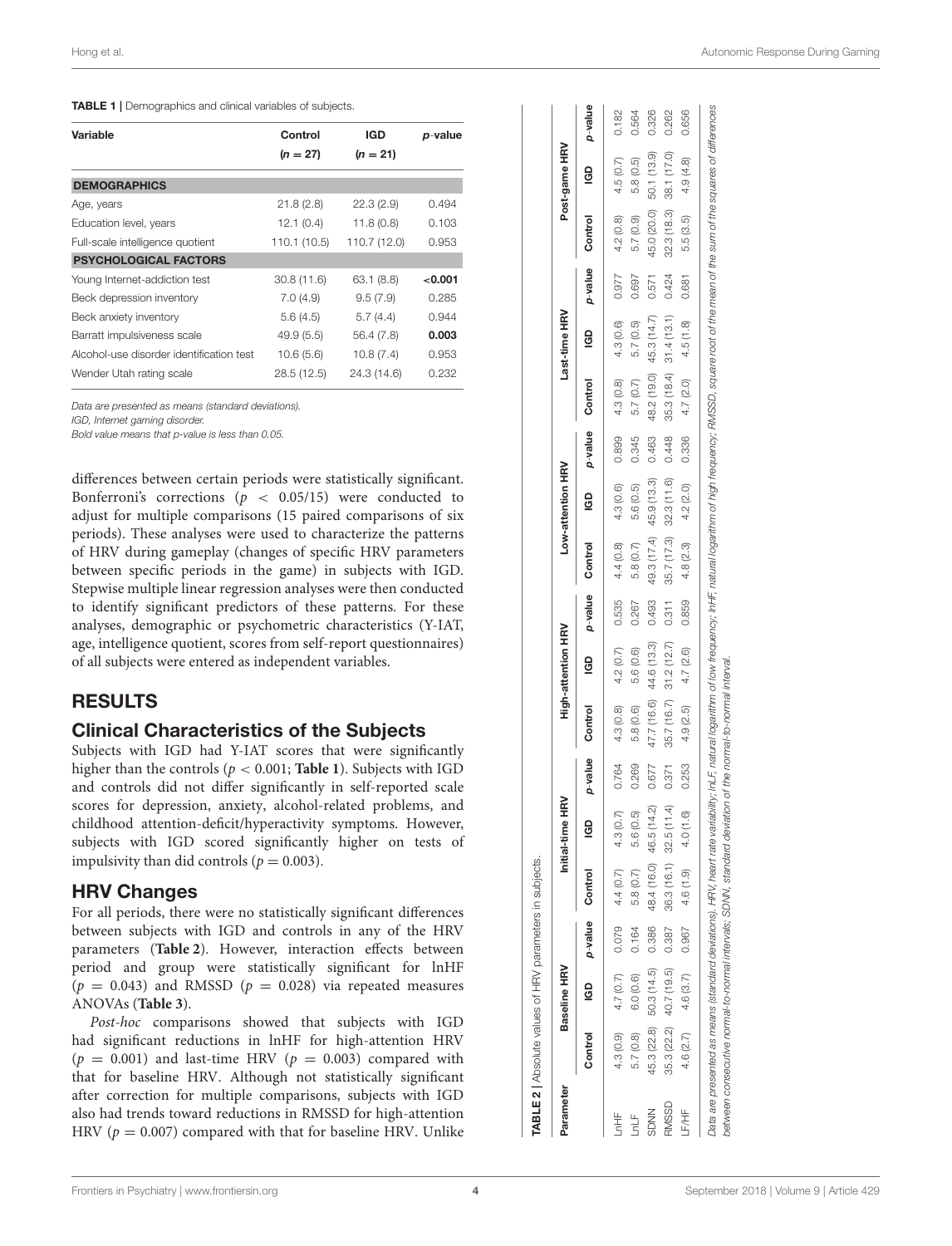| <b>Source</b>         | $\n  0$ $\n  p$ | F     | p-value |
|-----------------------|-----------------|-------|---------|
| Group                 | 0.004           | 0.163 | 0.689   |
| Period                | 0.303           | 3.651 | 0.008   |
| Period $\times$ Group | 0.232           | 2.541 | 0.043   |
| Group                 | 0.001           | 0.046 | 0.831   |
| Period                | 0.113           | 1.074 | 0.389   |
| Period $\times$ Group | 0.192           | 1.999 | 0.099   |
| Group                 | < 0.001         | 0.002 | 0.967   |
| Period                | 0.109           | 1.031 | 0.412   |
| Period $\times$ Group | 0.183           | 1.884 | 0.118   |
| Group                 | 0.001           | 0.025 | 0.875   |
| Period                | 0.215           | 2.306 | 0.061   |
| Period $\times$ Group | 0.251           | 2.814 | 0.028   |
| Group                 | 0.008           | 0.392 | 0.534   |
| Period                | 0.114           | 1.078 | 0.387   |
| Period $\times$ Group | 0.083           | 0.759 | 0.584   |
|                       |                 |       |         |

<span id="page-4-0"></span>TABLE 3 | Repeated measures ANOVA for HRV parameters.

 $\eta_{\bm p}^{\bm 2}$ , effect size as partial eta-squared. HRV, heart rate variability; InLF, natural logarithm of *low frequency; lnHF, natural logarithm of high frequency; RMSSD, square root of the mean of the sum of the squares of differences between consecutive normal-to-normal intervals; SDNN, standard deviation of the normal-to-normal interval.*

*Bold value means that p-value is less than 0.05.*

subjects with IGD, subjects without IGD did not show significant differences in any of the HRV parameter between specific periods  $(p > 0.05)$ .

Stepwise multiple linear regression analyses were performed with the differences of lnHF for high-attention HRV and lasttime HRV relative to baseline HRV as the dependent variables (**[Table 4](#page-4-1)**). Of the independent variables, only the Y-IAT score was a significant predictor of the difference of lnHF between highattention HRV and baseline HRV. However, the Y-IAT score and Beck depression inventory score were significant predictors of the difference in lnHF between last-time HRV and baseline HRV. All the variables used for multiple linear regression had a variance inflation factor of <5.

### **DISCUSSION**

In this study, we measured the changes in HRV in young males with IGD while they played an Internet game. Although the absolute values for HRVs did not differ between young males with IGD and controls, those with IGD had significant differences with respect to longitudinal changes of lnHF and RMSSD during gaming. Specifically, lnHF was reduced from baseline during periods of high attention and during the last 5 min of the game, supporting our hypothesis that a characteristic HRV response would become apparent during game periods requiring a high level of attention. Further analyses supported our second hypothesis, showing that the severity of the IGD, assessed by the Y-IAT score, predicted this characteristic reduction in lnHF.

The group differences in patterns of change in lnHF and RMSSD we observed during gameplay are consistent with a previous study, suggesting that HRV responses in subjects with <span id="page-4-1"></span>TABLE 4 | Stepwise multiple linear regression analysis with HRV features.

| Independent variables                                                                      | β        | t        | p-value |
|--------------------------------------------------------------------------------------------|----------|----------|---------|
| With difference in InHF between high-attention and baseline HRVs as<br>dependent variables |          |          |         |
| Age                                                                                        | $-0.510$ | $-0.368$ | 0.714   |
| Full-scale intelligence quotient                                                           | $-0.226$ | $-1.684$ | 0.099   |
| Young Internet-addiction test                                                              | $-0.378$ | $-2.766$ | 0.008   |
| Beck depression inventory                                                                  | 0.256    | 1.848    | 0.071   |
| Beck anxiety inventory                                                                     | 0.032    | 0.234    | 0.816   |
| Barratt impulsiveness scale                                                                | 0.059    | 0.374    | 0.710   |
| Alcohol-use disorder identification test                                                   | 0.110    | 0.803    | 0.426   |
| Wender Utah rating scale                                                                   | $-0.090$ | $-0.653$ | 0.517   |
| $R^2 = 0.143$ ; adjusted $R^2 = 0.124$ ; SEE = 13.6                                        |          |          |         |
| With difference in InHF between last-time and baseline HRVs as<br>dependent variables      |          |          |         |
| Age                                                                                        | $-0.145$ | $-1.046$ | 0.301   |

| Age                                                | $-0.145$ | $-1.046$ | 0.301 |
|----------------------------------------------------|----------|----------|-------|
| Full-scale intelligence quotient                   | $-0.179$ | $-1.306$ | 0.198 |
| Young Internet-addiction test                      | $-0.369$ | $-2.611$ | 0.012 |
| Beck depression inventory                          | 0.308    | 2.178    | 0.035 |
| Beck anxiety inventory                             | $-0.087$ | $-0.533$ | 0.596 |
| Barratt impulsiveness scale                        | 0.030    | 0.187    | 0.853 |
| Alcohol-use disorder identification test           | 0.069    | 0.490    | 0.627 |
| Wender Utah rating scale                           | 0.082    | 0.584    | 0.562 |
| $R^2 = 0.169$ ; adjusted $R^2 = 0.132$ ; SEE = 0.5 |          |          |       |

β*, standardized regression coefficient. HRV, heart rate variability; lnHF, natural logarithm of high frequency.*

*Bold value means that p-value is less than 0.05.*

IGD differ from those of controls while playing the game [\(11\)](#page-5-10). HF and RMSSD are closely correlated and reflect vagal activity [\(35\)](#page-6-23). The neurovisceral model suggests that vagally mediated HRV is an index that reflects executive control over affective and cognitive processes [\(36\)](#page-6-24). According to this model, these differences are related to the difficulty in exerting executive control over excessive gaming in subjects with IGD.

Subjects with IGD showed significant reductions in lnHF for high-attention HRV and last-time HRV compared with that for baseline HRV. Although statistical significance was not high enough, they also showed trends toward reductions in RMSSD for high-attention HRV compared with that for baseline HRV. A large reduction of vagally mediated HRV is suggested to be a specialized HRV feature that reliably reflects weakened prefrontal neural function responsible for top-down executive control [\(37\)](#page-6-25). In the present study, the subjects determined what period required high attention, and the gameplay during the final 5 min was a determinant of whether the game was won or lost. Thus, during these important periods, the reduction in HF-HRV suggests that top-down executive control was diminished when the demand for concentration on the game was increased. We infer that these characteristics of gameplay in young males with IGD are related to their habitual/compulsive game use.

Interestingly, the only predictor of the reduced lnHF during periods of high attention was the severity of the IGD, suggesting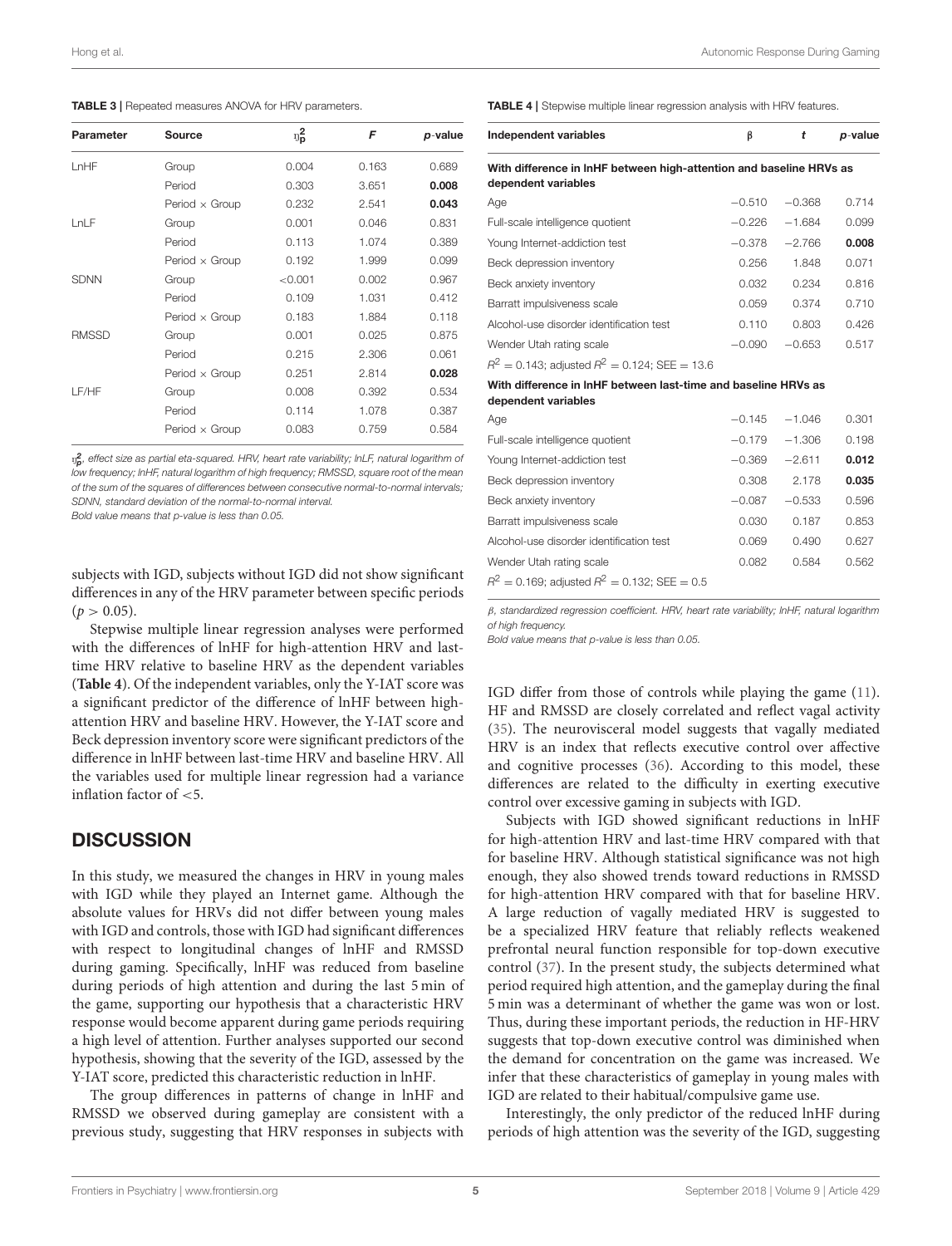that an altered HRV response to gaming in individuals with IGD reflects the addictive features of gaming. Therefore, the current findings support a putative role of altered ANS response to gaming in the status of IGD. On the other hand, the severity of both IGD and depression predicted the reduction in lnHF during last 5 min of the game, when some of the gamers may have given up. We speculate that psychological characteristics of depression affect the extent to which subjects concentrate at the end of the game, which is associated with their HRV responses.

As psychological conditions (e.g., depression and anxiety) were assessed prior to participation, we ensured that the subjects with IGD and controls did not differ in this regard. This may explain why no significant differences in the resting-state HRVs were observed. However, subjects with IGD self-reported higher impulsiveness than controls, in agreement with previous studies in which high impulsivity is the prominent psychobehavioral feature in IGD [\(38,](#page-6-26) [39\)](#page-6-27). Moreover, high impulsivity is related to diminished executive function [\(40\)](#page-6-28). Nevertheless, impulsivity and executive function each contain various components, and the relationship between them is complex [\(41\)](#page-6-29). Further research is needed to clarify the association between the high impulsivity of individuals with IGD and their HRV responses to gaming.

There are some limitations to this study. First, the sample size of this study is small, thus not all variables affecting HRV could be controlled. Second, the inclusion of indexes besides HRV is needed to fully reflect the subjects' physiological and autonomic responses to gaming. Third, the design of this study was crosssectional; therefore, the changes in HRV responses observed during gameplay should be followed up in longitudinal studies of subjects with IGD. Such studies would validate the use of HRV as an important index reflecting the progress of treatments for IGD.

Despite its limitations, our current study is the first to analyze HRV data during the game, encompassing responses to the specific gaming situations. Young males with IGD showed vagally mediated HRV responses to gaming that were significantly

### **REFERENCES**

- <span id="page-5-0"></span>1. Petry NM, O'brien CP. Internet gaming disorder and the DSM-5. Addiction (2013) 108:1186–7. doi: [10.1111/add.12162](https://doi.org/10.1111/add.12162)
- <span id="page-5-1"></span>2. Kuss DJ, Griffiths MD. Online gaming addiction in children and adolescents: a review of empirical research. J Behav Addict. (2012) 1:3–22. doi: [10.1556/JBA.1.2012.1.1](https://doi.org/10.1556/JBA.1.2012.1.1)
- <span id="page-5-2"></span>3. Alvares GA, Quintana DS, Hickie IB, Guastella AJ. Autonomic nervous system dysfunction in psychiatric disorders and the impact of psychotropic medications: a systematic review and meta-analysis. J Psychiatry Neurosci. (2016) 41:89–104. doi: [10.1503/jpn.140217](https://doi.org/10.1503/jpn.140217)
- <span id="page-5-3"></span>4. Ulrich N, Ambach W, Hewig J. Severity of gambling problems modulates autonomic reactions to near outcomes in gambling. Biol Psychol. [\(2016\) 119:11–20. doi: 10.1016/j.biopsycho.2016.](https://doi.org/10.1016/j.biopsycho.2016.06.005) 06.005
- <span id="page-5-4"></span>5. Quintana DS, Guastella AJ, McGregor IS, Hickie IB, Kemp AH. Heart rate variability predicts alcohol craving in alcohol dependent outpatients: further evidence for HRV as a psychophysiological marker of self-regulation. Drug Alcohol Depend. [\(2013\) 132:395–8. doi: 10.1016/j.drugalcdep.2013.](https://doi.org/10.1016/j.drugalcdep.2013.02.025) 02.025

different from those of healthy controls, particularly during periods requiring high attention. They showed a reduction in HF-HRV that was also related to the severity of their IGD. This alteration in their autonomic responses suggests that individuals with IGD are less influenced by executive control, even when playing games at a high level of attention. Our results suggest that the habitual gaming behaviors of individuals with loss of control over gaming reflects diminished prefrontal control.

# ETHICS STATEMENT

All of the procedures involving human participants were performed in accordance with the ethical standards of the institutional and national research committees and with the 1964 Helsinki declaration and its later amendments. The experimental protocol was approved by the Institutional Review Board at Hanyang University (HYI-16-044).

# AUTHOR CONTRIBUTIONS

Y-CJ and IK contributed to the study design. JP and JEL collected the clinical and bio-signal data. SH and DL performed statistical analysis and wrote the first draft of the manuscript. KN, JL and DJ provided critical revision of the manuscript and important intellectual content. All authors contributed to manuscript revision, read, and approved the submitted version.

# ACKNOWLEDGMENTS

This research was supported by the Original Technology Research Program for Brain Science through the National Research Foundation of Korea funded by the Ministry of Science, ICT and Future Planning (NRF-2015M3C7A1064906 and 2015M3C7A1064789).

- <span id="page-5-5"></span>6. Porges SW. The polyvagal theory: new insights into adaptive reactions of the autonomic nervous system. Cleve Clin J Med. (2009) 76:S86–90. doi: [10.3949/ccjm.76.s2.17](https://doi.org/10.3949/ccjm.76.s2.17)
- <span id="page-5-6"></span>7. Lin PC, Kuo SY, Lee PH, Sheen TC, Chen SR. Effects of internet addiction on heart rate variability in school-aged children. J Cardiovasc Nurs. (2014) 29:493–8. doi: [10.1097/JCN.0b013e3182a477d5](https://doi.org/10.1097/JCN.0b013e3182a477d5)
- <span id="page-5-7"></span>8. Kim N, Hughes TL, Park CG, Quinn L, Kong ID. Altered autonomic functions and distressed personality traits in male adolescents with internet gaming addiction. Cyberpsychol Behav Soc Netw. (2016) 19:667–73. doi: [10.1089/cyber.2016.0282](https://doi.org/10.1089/cyber.2016.0282)
- <span id="page-5-8"></span>9. Laborde S, Mosley E, Thayer JF. Heart rate variability and cardiac vagal tone in psychophysiological research–recommendations for experiment planning, data analysis, and data reporting. Front Psychol. (2017) 8:213. doi: [10.3389/fpsyg.2017.00213](https://doi.org/10.3389/fpsyg.2017.00213)
- <span id="page-5-9"></span>10. Moretta T, Buodo, G. Autonomic stress reactivity and craving in individuals with problematic internet use. PLoS ONE (2018) 13:e0190951. doi: [10.1371/journal.pone.0190951](https://doi.org/10.1371/journal.pone.0190951)
- <span id="page-5-10"></span>11. Lee D, Hong SJ, Jung YC, Park J, Kim IY, Namkoong K. Altered heart rate variability during gaming in internet gaming disorder. Cyberpsychol Behav Soc Netw. (2018) 21:259–67. doi: [10.1089/cyber.2017.0486](https://doi.org/10.1089/cyber.2017.0486)